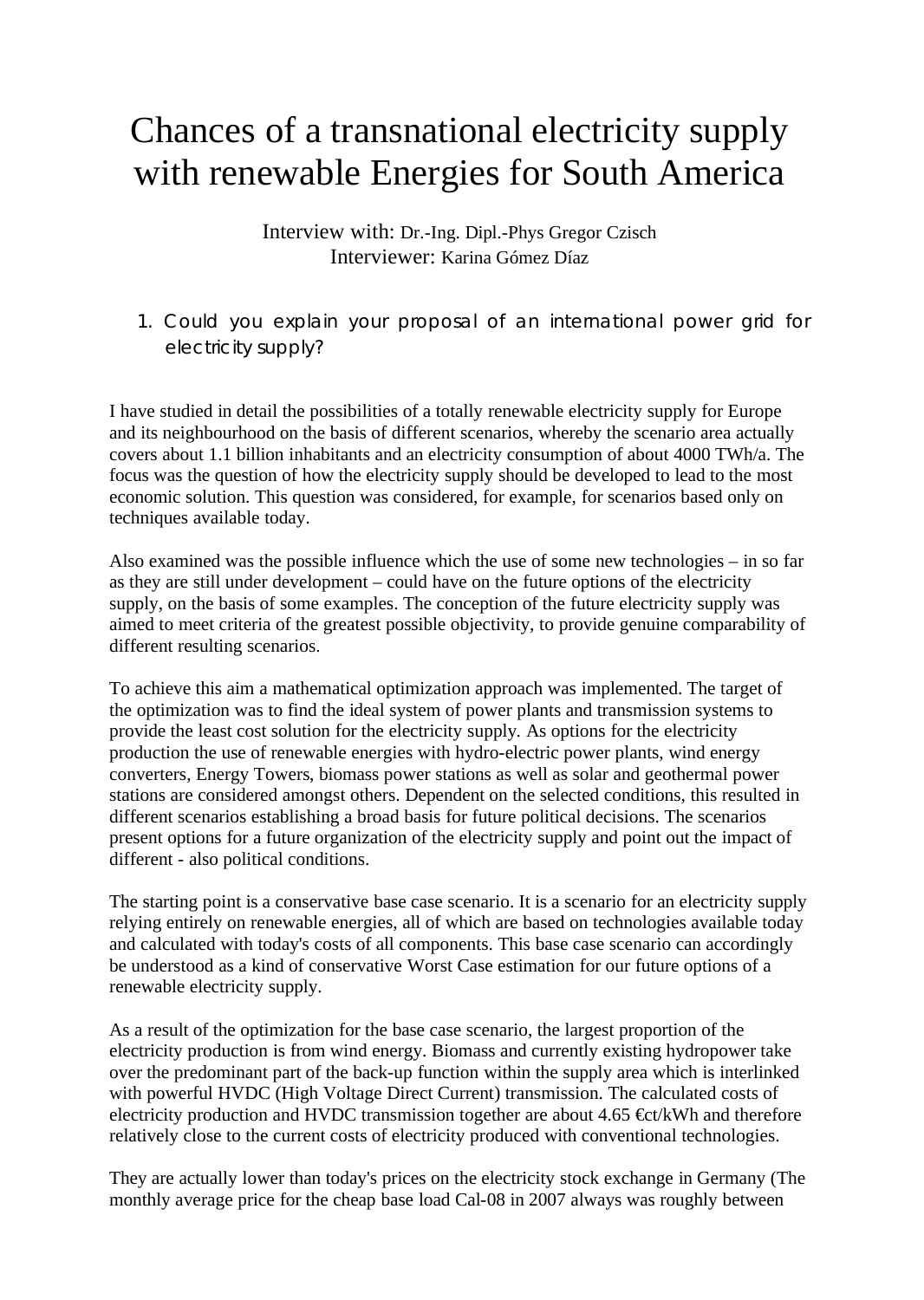5.2 and 5.6  $\text{Et/kWh}$ . At gas prices in 2006 of about 3.5  $\text{Et/kWh}$  for industrial consumers in Germany, electricity from newly erected combined-cycle gas power stations had already reached a significantly higher level of 7 - 8 €ct/kWhel.

In the resulting optimal configuration for this scenario, nearly 70% of the power originates from wind energy produced from wind turbines with a rated power of 1040 GW. A HVDC transmission system connects the good wind sites with the centres of demand while also powerfully integrating existing hydropower storage facilities, thus providing backup capacities that are enhanced by regional biomass power and given additional support by solar thermal electricity production. About 42% of the electricity produced is interregionally transmitted via the HVDC-System.

The cross-national electricity transport via HVDC is used in order to realize smoothing effects of the weather-dependent electricity production from renewable sources, to make the best production sites accessible for common use and to enable the use of hydropower as well as the decentralized biomass with its inherent storage capability for common duties within the supply area. Thus electricity transport proves to be one of the keys to an economical electricity supply. This can be interpreted as a recommendation for action for political decision-makers, who thus should deliberately pursue international co-operation in the field of renewable energy use and include in particular the issue of international electricity transmission.

The scenarios constitute a detailed and reliable basis for crucial political and technological decisions about our future electricity supply. They show that - even under conservative assumptions - an exclusively renewable electricity supply is possible with international cooperation and could be realized without any significant economic problems. Due to technoeconomic learning in the long-term the renewable electricity supply would probably be even cheaper than conventional supply. The much-debated costs of mitigating the climate change could, with the clever use of renewable energy, even turn out to be economic mitigation profits. The promising results place the responsibility for future action in the field of policy. A substantial task of the policy-makers would be to organize the necessary international cooperation and to develop legal and economic instruments for a transformation of our electricity supply.

It is clear that the general result of the scenarios for Europe and its neighbours holds for most areas world-wide which have a size similar to the one in the European/Transeuropean example. In some cases technical problems resulting from the lack of accurate data or unavailable information about the future development of the usability of hydropower lead to higher uncertainties. If these problems were overcome, a much more reliable assessment would be possible. In the light of such an assessment the details would of course have to be adapted to the local conditions but the general positive conclusion of the feasibility of an economically viable renewable electricity supply can be expected to hold anyway. Therefore it is very reasonable to estimate that the general results of the scenarios can be transferred to other world regions even if in some cases e.g. in South America some more detailed information – especially on the local wind conditions - would be welcome to reduce uncertainties.

2. What feedback have you gotten from the European community? Have you found any obstacles? Please explain.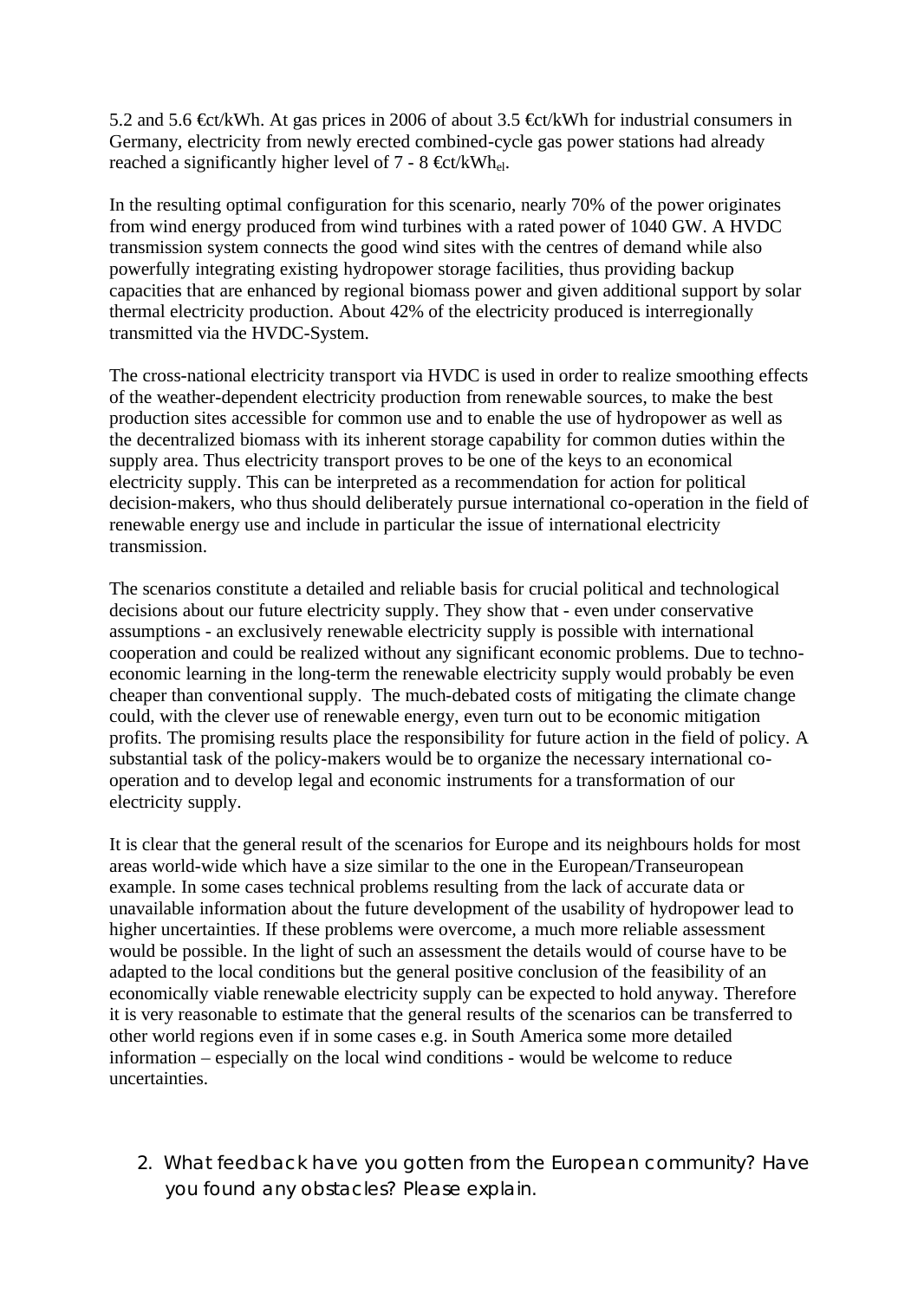There is not yet an official feedback of the EU. But there is a growing public awareness of the potentials of international renewable energy cooperation. E.g. the WBGU (German Advisory Council on Global Change) proposes as *Lighthouse Project 1 "A European Supergrid" in its Policy Paper 5 "New impetus for climate policy: making the most of Germany's dual presidency". According to the WBGU the Supergrid should be a trans-European highcapacity power grid with a transmission capacity of around 10 GW, which aims to safeguard an affordable supply and is also needed in order to smooth the substantial fluctuations in feed-in, e.g. from wind farms, and to make the output of Norway's large hydro storage power plants available to the rest of Europe. It would also provide links to other grids (e.g. in North Africa) and make a major contribution to European grid stability. The connection to major offshore wind farms and high-capacity marine energy systems in Northern Europe could thus be achieved at affordable cost; the same applies to hookups to on-shore wind farms in regions of Africa with very high wind speeds or to solar thermal plants in regions with intense solar irradiance.*

So the WBGU proposal is in line with the results of my research. Also the German Green Party proposes the international cooperation and many other encouraging sings e.g. from the big European Utilities can be recognised.

3. Environmentally speaking, could you point out the main factors that make it indispensable for South American countries to start applying alternative energies?

In South America we can see a development to an expansion of the use of fossil energies for electricity production. So the dominance of hydropower is shrinking. This trend will badly influence the climate due to the CO2 emissions caused by the use of fossil fuels. If there is a need to explain why we must avoid dramatic climate changes we could look where in the world the changes might be most harmful. There are many very poor countries which are amongst the most badly harmed losers of the anticipated climate change. If we look from a more selfish South American position things are not much better.

I do not know if this is common knowledge but I would like to point out that the Amazon is in highest risk because of the climate change. Even if the world wide CO2 emissions would only increase by 1% per year between 1990 and 2070 the precipitation might decline by more than 50% in most parts of the Amazon Forrest. Also other parts of South America might be faced with the same problem. It might be worth mentioning that the emissions rose by 4.5% in 2004. So 1% already is quite ambiguous. Speaking provocatively this means we have to act now if we do not want to see the Amazon forest as Amazon steppe. Without much doubt there would be many negative consequences of the climate change for South American countries like water shortage, declining hydropower potentials in some areas, big problems for agriculture and many others.

4. What obstacles do you think you will encounter in Latin America for your proposal?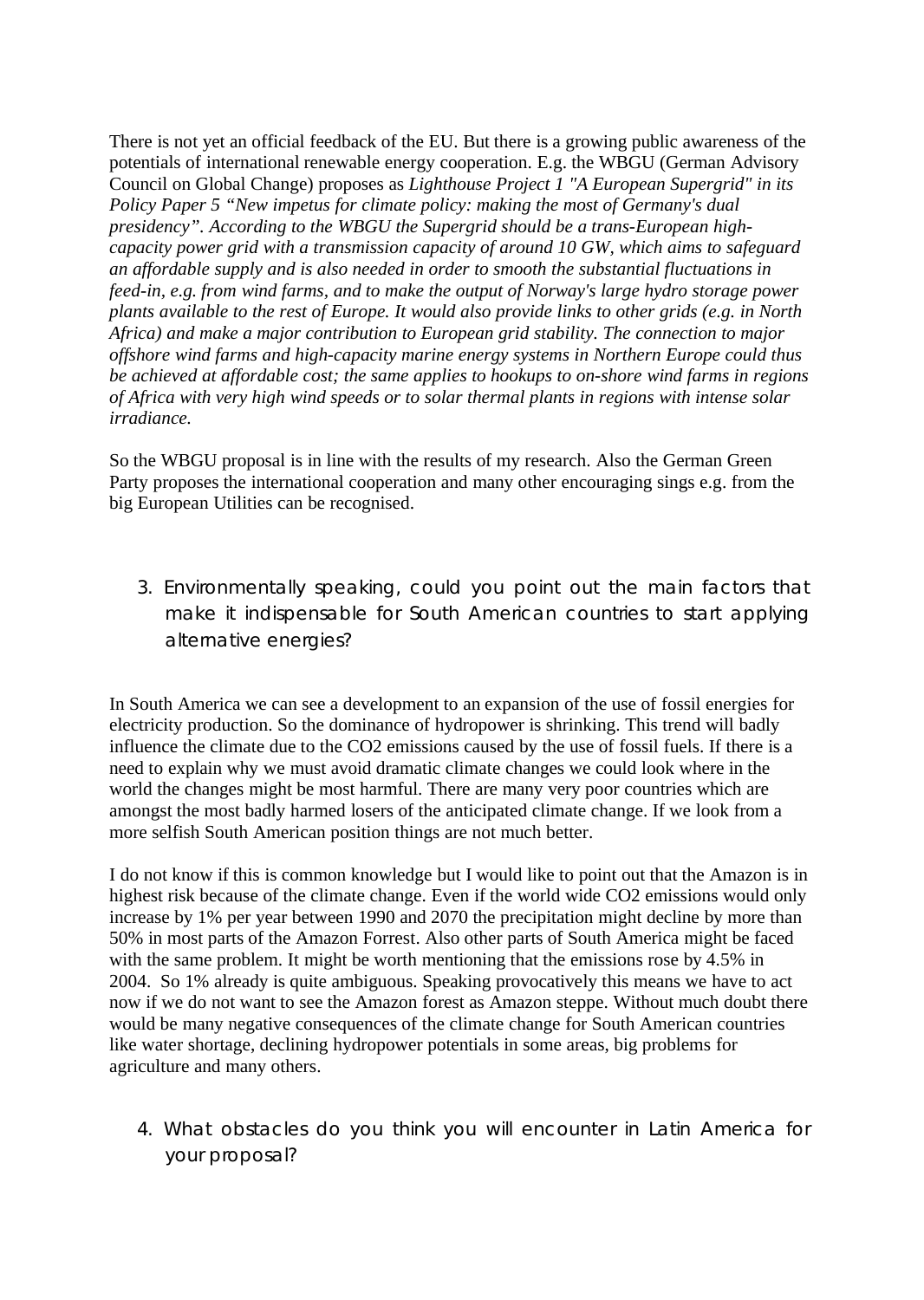I am not at all an expert for South America. I would like to answer this question from a European point of view. Here the biggest problems are of political nature. In contrast to the growing public awareness of the climate problem and the growing frequency with which the issue is picked up in political speeches, endeavours to counteract the climate change do not always seem to be adequately committed. This may be seen as being reflected in the fact of the steadily shrinking federal budget for energy research e.g. in Germany or by the declining annual rates of emission reduction. It also may be seen as being reflected in the fact that many of the measures which have been set up are not very effective but nevertheless have not been replaced by better ones. However, there are methods, strategies and technologies available which are suitable to counteract the climate change in a manner which is easily affordable by the society. Even better ones may be found - better methods, better technology and better strategies - if enough effort was made to find them. Climate change is often seen as one of the biggest challenges mankind has ever been faced with. But the chances are that it is negligence rather than the practical infeasibility of the problem which will cause us real trouble. It is time to act. Politics but also industry has the responsibility now. This has to be understood everywhere in the World and has to lead to the introduction of consequent measures.

5. In your documents the solar electricity seems to be the most viable alternative energy for Venezuela. Have you conducted any studies to learn in which type of energy each country of South America could contribute?

In fact it is the wind energy which might be the dominant source of electricity assisted by hydropower and biomass as main back-up components. This is the result of the scenario optimisation for Europe and its neighbourhood. The result will be different in other world regions. In South America I would expect that hydropower will be more important than in the European example. The unutilised potentials seem to be quite huge. One of the important qualities of hydropower is the possibility to store energy and to use it when the electricity is needed. This especially holds for the storage hydropower type which therefore is extremely valuable in a system which gets a huge proportion of its electricity from fluctuating production from other renewable sources. A high proportion of electricity from storage hydropower therefore allows concentrating on the use of the best wind sites for production from wind energy. Therefore it is less important to distribute the wind energy in a manner providing smooth production by using sites with very different temporal production patterns even if this necessitates using sites with lower annual production and therefore higher costs. So a system with higher shares from hydropower could lead to lower overall costs of electricity. Therefore I would presume that the conditions are quite good in South America.

To come back to your question: At the present cost for solar electricity the part of solar electricity production is only relatively small. But according to a scenario optimisation in which the costs of the mirror fields of solar thermal power plants were reduced by half below the current costs – as is anticipated in the near future – solar thermal plants would already constitute about 13% of all electricity generation. In this case, the overall electricity costs are significantly reduced below those of the base-case scenario. This example illustrates that solar thermal generation presents an economically attractive perspective for the future that can be realized fairly easily in view of minimal cost regression factors. Also in South America there are some very good areas for solar thermal electricity production. So I would presume that also this kind of electricity production has a good perspective in South America. But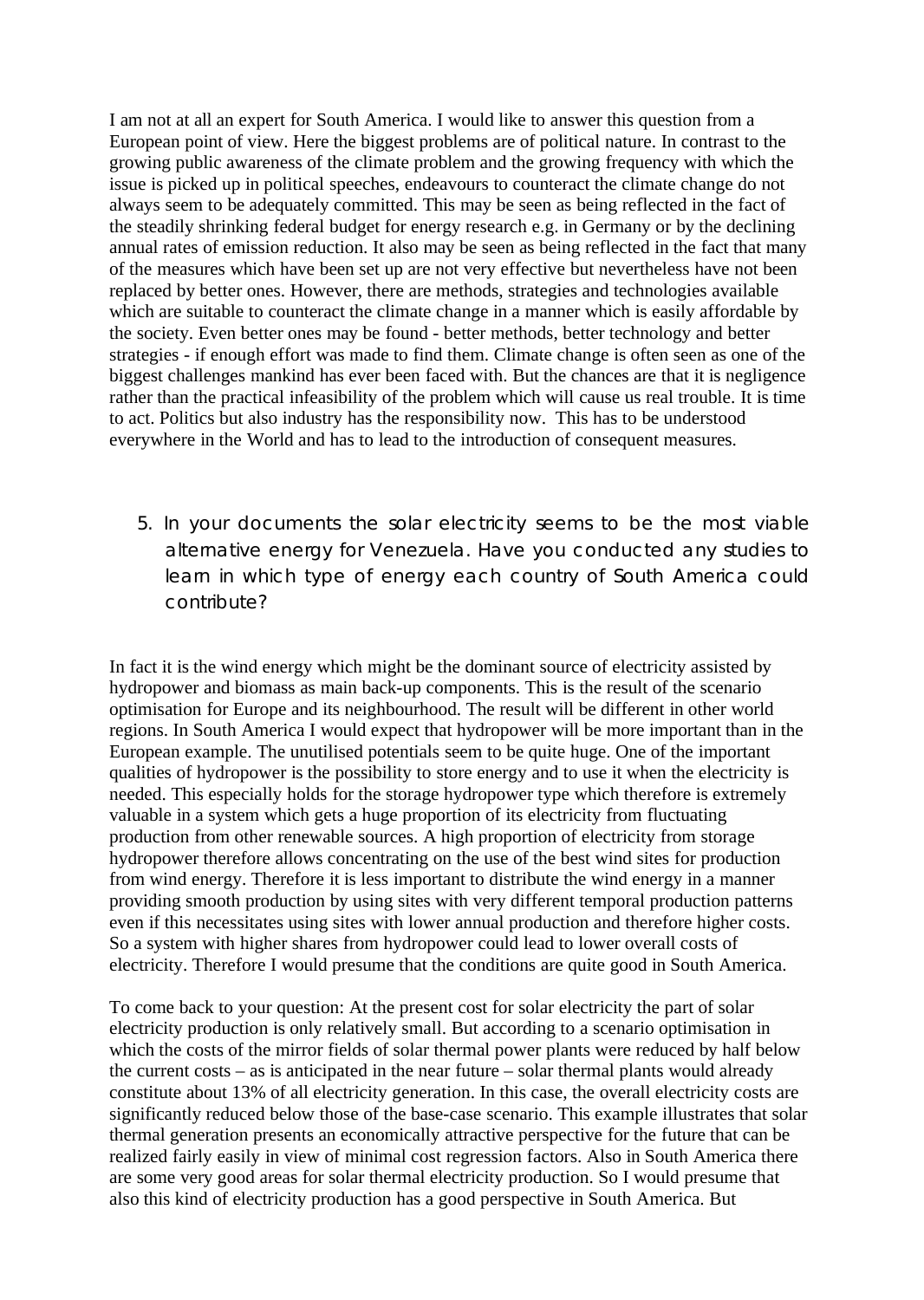Venezuela is not amongst the states with the best conditions for solar thermal electricity production. According to my data there should be some quite interesting wind Potentials in the northernmost part of Venezuela.

But there are also other kinds of renewable electricity production which might offer very interesting chances in South America. I just would like to mention the "Energy Towers" concept even if it might appear somehow visionary. The principle of the Energy Tower is that hot and dry air streams from above into a large tube (one could also call it a giant chimney), water is injected to cool the air, which thus becomes denser than the air autside of the chimney and therefore falls down and drives some turbines at the bottom of the shaft. But I do not want to go into details of this technology here.

Since the implementation of a electricity system like the one resulting from the optimisation for the base case or similar scenarios will take many years, an attempt has been made to include some promising power generation technologies already on the horizon in somewhat speculative scenarios. One includes the use of Energy Towers. Should the assumptions used for Energy Towers hold true, especially the economic ones, then – according to the optimisation - those power plants would dominate with a generation in the European/Trans-European example to the equivalent of almost halve of the total annual electricity consumption in the scenario area. The overall generation cost is with just below 4.1  $\text{Et/kWh}$ about 12% less than in the base case scenario. This scenario shows that further development of this technology might be worth while. Therefore research into the technology is needed, aiming to reduce the financial risk involved with building such a type of power plant and focussing on everything necessary to build a prototype of this kind of power plant which has not yet been tested. Generally, one can derive from that result that there should be more research grants and more venture capital devoted even to speculative ideas, which might have the potential to deliver energy at low prices and from different renewable sources.

The best conditions for Energy Towers in South America are at the west coast in Chile and Peru.

6. Have you received any response from PDVSA representatives or any other authority qualified to discuss the subject?

No I have not yet received any response.

7. As Venezuela is one of the four most important oil exporters in the world, how do you consider this proposal, even if only applied in Europe, could affect the oil business? Please explain.

There are many different aspects. One is that Oil will run out sooner or later. Therefore it might be reasonable to invest parts of the income from oil into a sustainable energy future.

In Europe coal firing accounts for the biggest part of electricity production from fossil fuels. Gas and oil only are of minor importance. So the change to a renewable electricity system would not essentially affect the oil consumption directly. But the cheap renewable and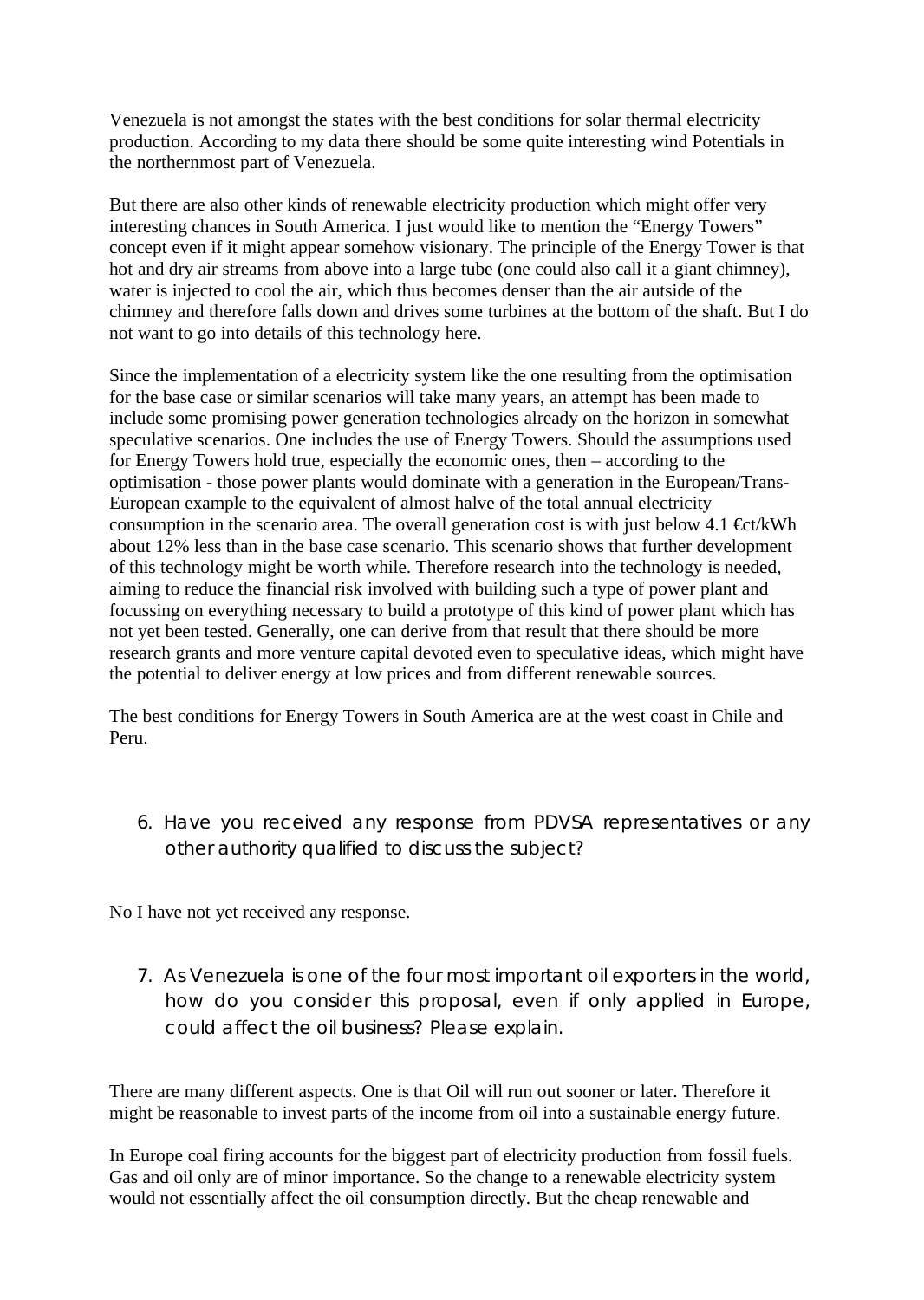therefore largely CO2-neutral electricity could also be used to electrify other consumption sectors. This might effect the oil consumption. E.g. the space heating in Germany accounts for roughly 20% of the German CO2-emissions and is on the one hand mainly driven by oil and gas and on the other hand not so difficult to make it more efficient and to electrify.

I am not an expert for oil and gas neither for the particularities in Venezuela. But I could quite well imagine that the Venezuelan gas could be used to support the transition to the totally renewable electricity supply of South America. It could be used for electricity production supporting the stability of the young growing international electricity grid as back-up. In many oil exploring regions there is natural gas as a by-product of the oil. This gas was often only flared (burned). It would be a better use to utilise it for electricity production. The electricity production from this gas would be somehow CO2-neutral since this gas would be burned anyway. The oil and gas experts of Venezuela may know if this idea makes sense for their country.

8. Could you explain why countries such as Venezuela should consider getting involved in this international electricity supply project?

The results of my work about the European/Trans-European electricity supply suggest that there are affordable ways to an electricity system powered solely by renewable and climate friendly energy sources are possible also in other world-regions if the resources are pooled and shared through a unified electricity grid. This most likely also holds for South America.

Since climate protection is an international issue this possibility should be considered with high emphasis.

The idea of the translational electricity supply has some similarities with the projected South American gas pipeline network. It could be a multinational project with high and long lasting social and economic revenue for the states and the people of South America. South America could be a promising starting point for an international development towards a sustainable electricity supply. The international renewable electricity supply could also be a project of identification strengthening the South American cooperation. Venezuela might play a key role in its development.

Furthermore I am quite convinced that the macroeconomic outcome of the investments involved in the construction of such an international electricity system could be very beneficial for South America as well as for Venezuela in particular.

9. There Have been comments on possible damages that this grid might cause. Could you explain what do you estimate the damage to the Amazon forest could be?

<sup>.</sup> The fluctuating nature of the production of electricity from certain renewable energies – like wind energy - can be handled by an international cooperation due to smoothing effects gained by production from very different (distant) sites. This renewable electricity supply could significantly contribute to reduce the risk anticipated from the climate change. As mentioned